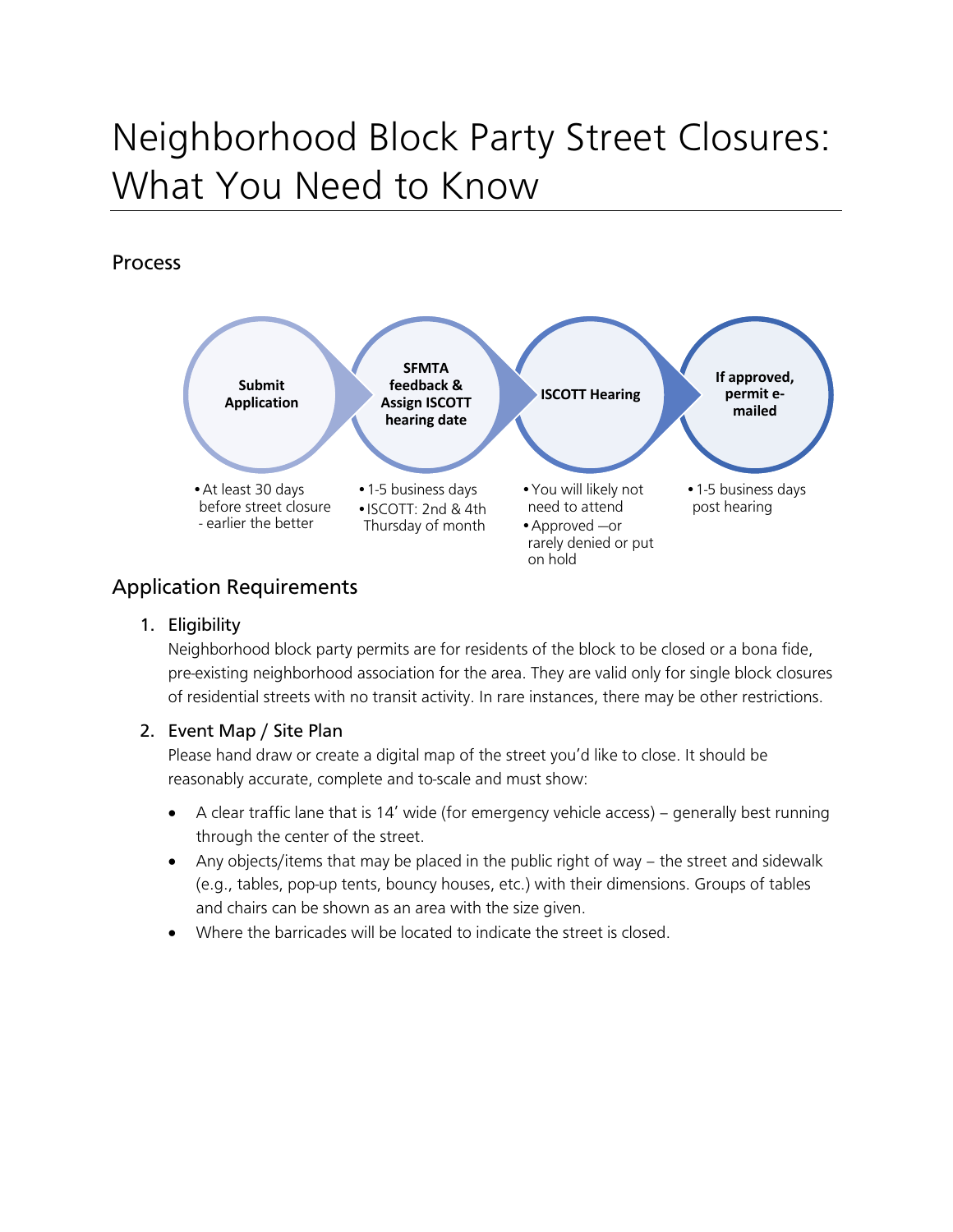*Site Plan Example*



## 3. Event Write-up

Please briefly explain your event, using 1-4 sentences per section. It should include the following:

*a. Description of event*

Briefly explain the event purpose and planned activities.

*b. Neighborhood outreach*

Address how you'll notify neighbors of the planned closure prior to the public hearing. It's best ideal to get signatures in support from your neighbors and create a flyer about the event that includes your info, so they can reach you with questions, as well as how to contact us. You'll also want to address local access (see below).

*c. Safety* 

Please explain who will be monitoring barricades and if there will be other plans to keep the event safe and secure. If you need to allow access to people's garages, explain how you will safely facilitate this traffic movement. If you have larger safety and security questions, we can assist you in reaching out to the special events staff at your district SFPD station.

#### 4. Application Fee

We prefer applications submitted through the online form or by emailing us a completed PDF application. After an initial review to make sure the event looks possible, we'll send you a link to pay the application fee.

We will accept applications submitted in person or by mail with a check/money order made payable to SFMTA: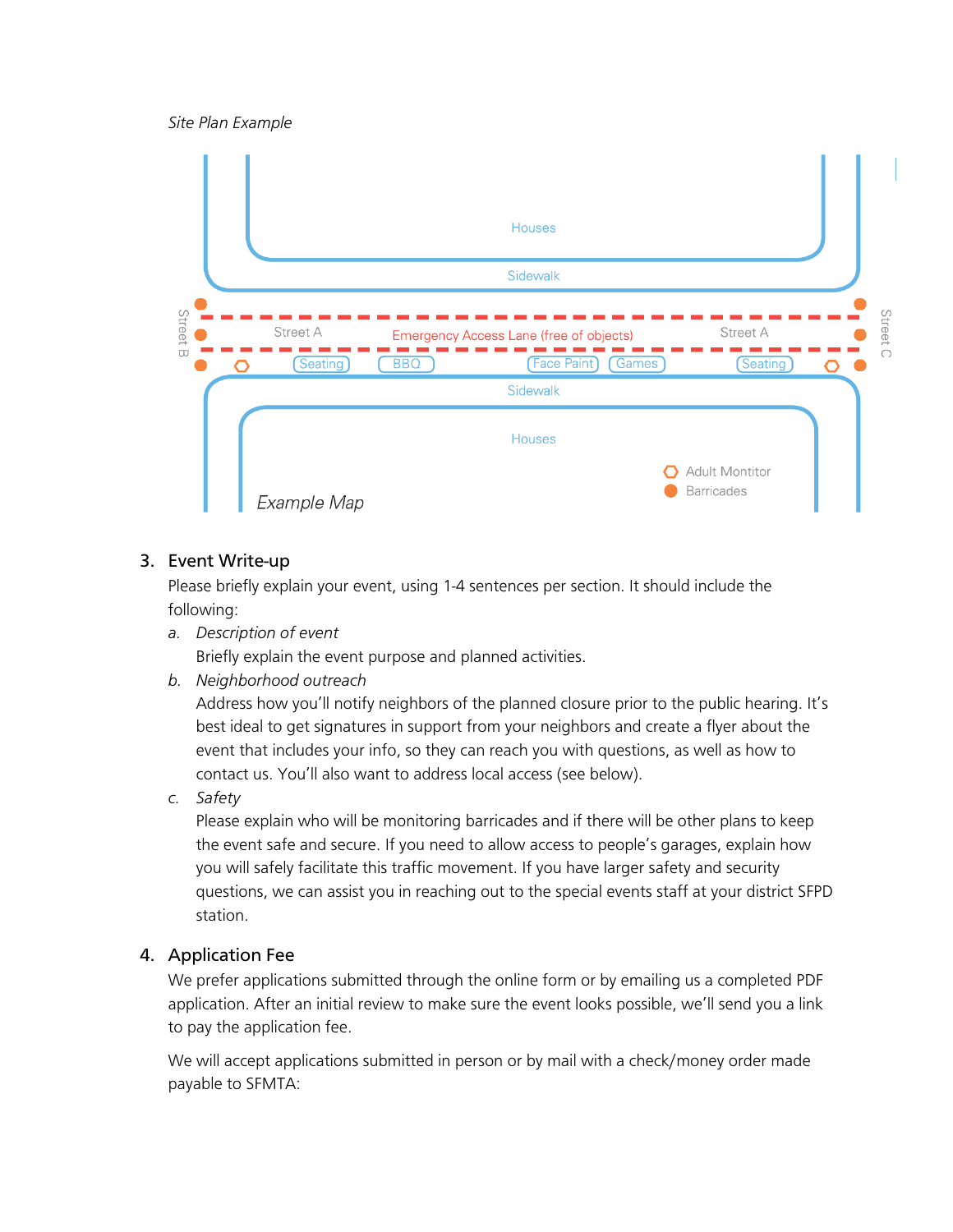SFMTA - Attn: Special Events

One South Van Ness Avenue, 7th Floor

San Francisco, CA 94103-5417

Business hours are Mon-Fri 9 am – 5 pm. Applications can be left with the receptionist on the 7th floor.

# Street Closure Requirements

## 1. Barricades & Barricade Monitors

The event sponsor is responsible for arranging for barricades through a private vendor and/or San Francisco Public Works.

*Barricades & Cone Requirements*

- Generally, 2-4 of the A-frame barricades (Type I or II), depending on street width, at each end of the closure. These can be supplemented with orange cones.
- Barricades must be equipped with flashing lights if used after dark.
- Must have posted signs indicating the closure times and contact information for the responsible for dealing with any problems which may arise during the event.

*Barricade & Cone Placement*

- Placed at each end of street closure and not obstructing the crosswalk or curb ramps.
- Placed so that there is no gap large enough for a vehicle to pass through.

*Signage*

• At each end of the closure, one of the barricades facing oncoming traffic should have an official "road closed" sign.

*Adult Monitor*

- One adult monitor (18+ years of age) per barricade location is required.
- Capable of moving barricades to allow access for emergency vehicles.
- Equipped with a flashlight and wearing a reflective vest in times with low light.

#### *Type I Barricade*



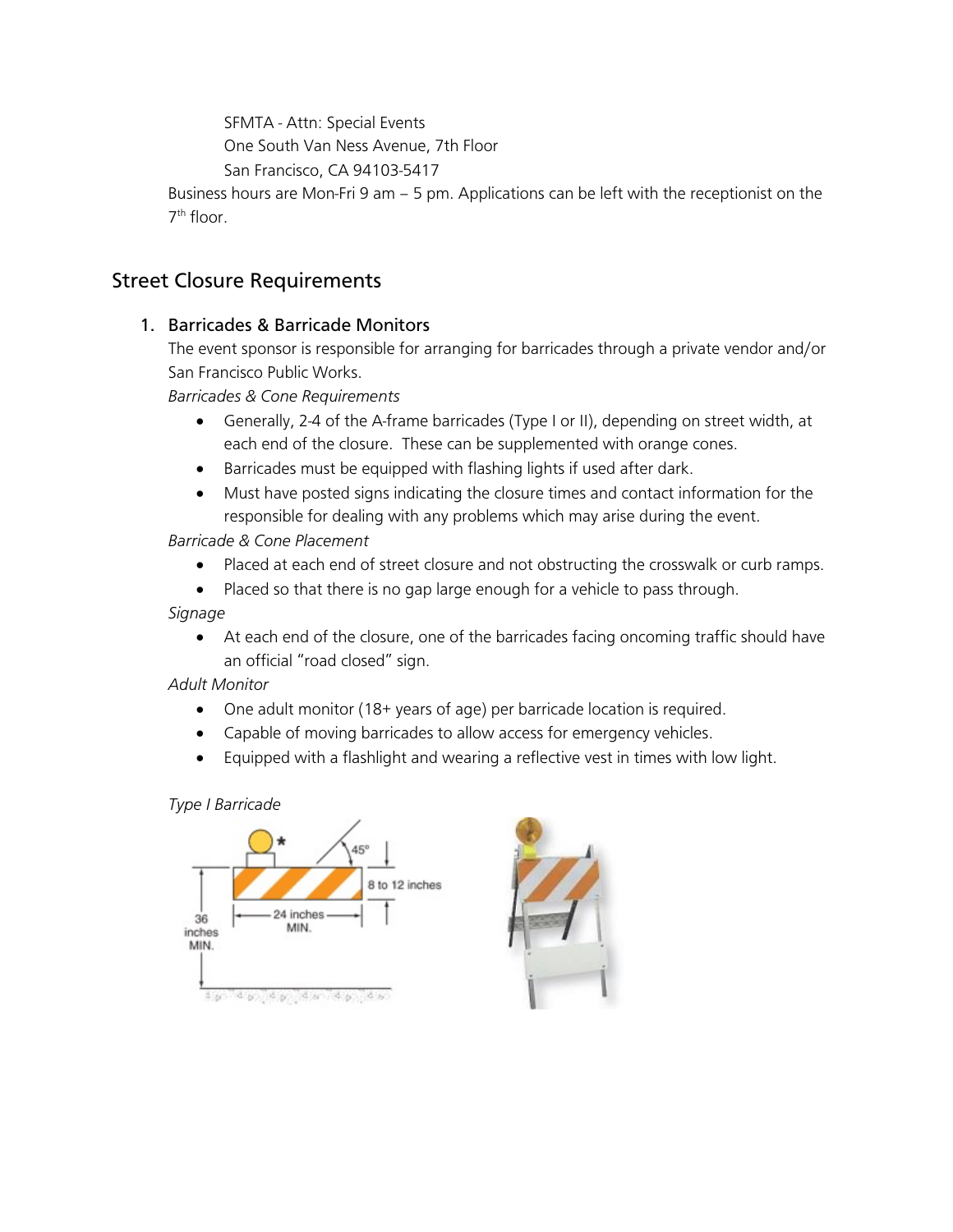*Type II Barricade*



\*Lights required outside of full daylight hours



#### 2. Emergency access

Keep the required, minimum 14-foot-wide emergency lane clear of any event fixtures (tables and chairs, bouncy houses, etc.) during the event. People and activities can occupy the lane, but in most cases no objects. For most events, having the emergency lane run down the center of the street will be best. If it needs to be located against the curb, that will require that the street be posted as "no parking" (for which there is a charge – see below) and you may have to have some neighbors' cars towed.

#### 3. Local access

It's necessary to allow access to/from any off-street parking – garages or parking lots – on the block being closed. Ideally, you'll communicate with your neighbors, and they'll be fine with not using their garages during the event. If they do need to get in/out during your block party, their vehicle should be escorted through the closure for the safety of the people gathered there, with the barricade monitors moving aside and then restoring the barricades. Any official paratransit vehicle requesting access should be handled in the same way. Ubers and Lyfts, delivery vehicles, etc., and people looking to park on the street should not be allowed into the closure as the street is closed to all normal vehicle traffic